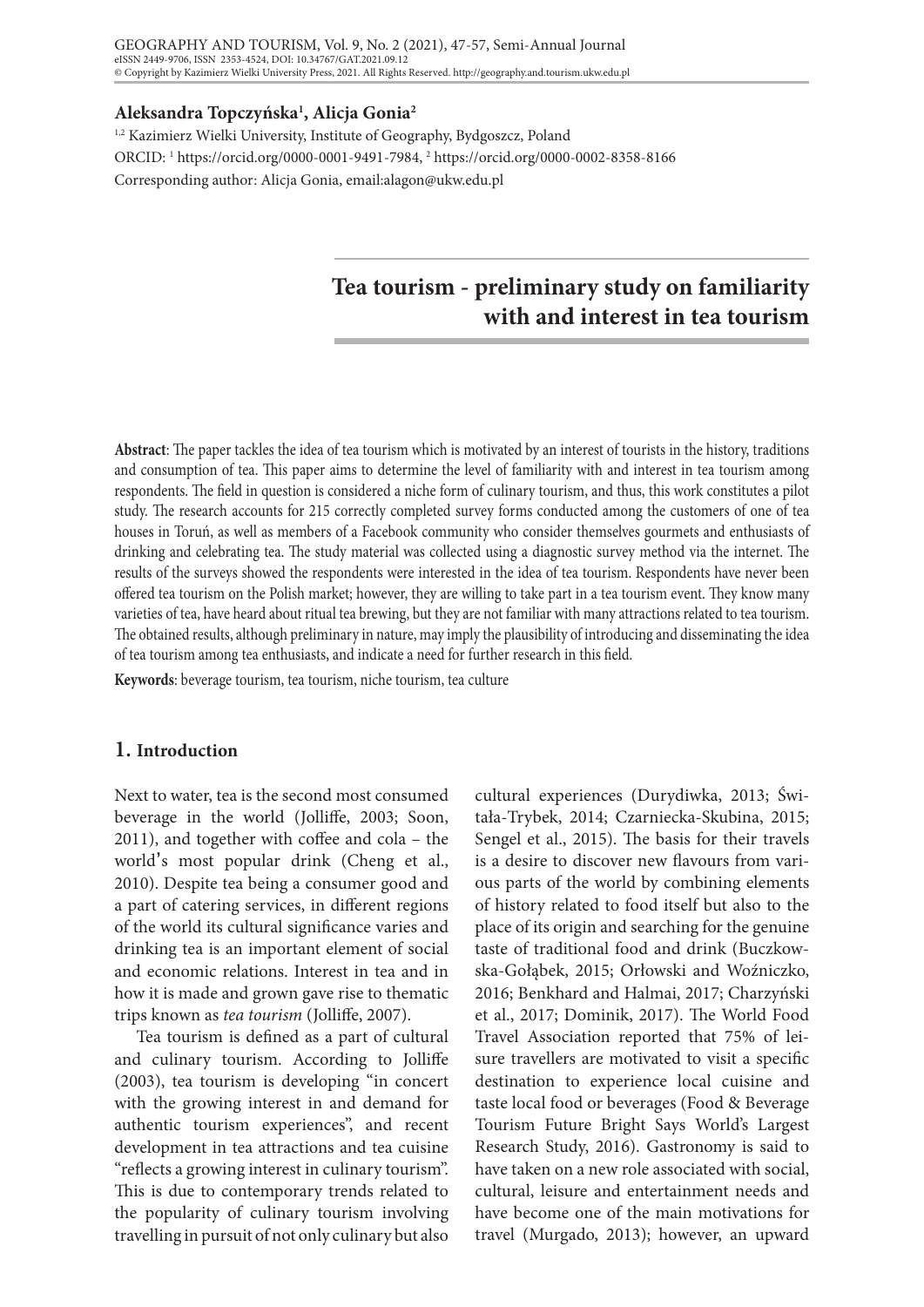trend is observed particularly in beverage tourism, which – in brief – means experiencing and tasting a specific kind of beverage (Liu, 2019) in search of authentic and unique experiences related to the appreciation and consumption of beverages (Fernando, 2016).

Liu (2019) argues that from the beginning of the twenty-first century interest in tea tourism around the world has been growing; it is even referred to as a new emerging trend in tourism. This is a result of recognising the health benefits of drinking tea, a desire to discover various tea drinking habits and tea cultures around the globe, and in particular the engagement of organisations and companies of the tea industry in promotional efforts.

Jolliffe (2015) claims that tea tourism appeals mainly to consumers and enthusiasts of tea. Thus, surveys on the travelling motives of non-tea tourists being potential tea tourists are also an important direction. Surveys of attitudes towards and perceptions of tea and tea tourism by tourists and potential tourists can show who tea tourists and non-tea tourists are and determine their needs and preferences regarding such travel, and the results provide

## **2. Theoretical background**

#### **2.1. Basic assumptions of tea tourism**

The fundamental product underlying the development of tea tourism is tea, which holds four contextual meanings: a popular drink made by brewing the leaves of *Camellia sinensis* in hot – not necessarily boiling – water; the evergreen *Camellia sinensis* shrub from which the four main types of tea are produced: black, green, white, and oolong tea (Jolliffe, 2003; Fundamentals of tea inspirations, Certyfikowany kurs Szkoły Herbaty Dilmah, n.d.); drinks not made from *Camellia sinensis* but based on a different plant, e.g. Yerba Mate, Rooibos and a mix of dried fruit and flowers commonly referred to as tea; and a light afternoon meal (called 'afternoon tea') consisting of tea, bread, cookies etc. or an early evening meal that evolved into afternoon tea, so-called high tea and cream tea, that are now popular tourist products (Jolliffe, 2007).

a chance to identify new market opportunities for the development of outbound tea tourism in countries in which tea is not produced and in tea tourism destinations (Cheng et al., 2010).

Poles find tea an important part of gastronomy, however, popularity of tea tourism in Poland is considerably limited – most likely due to insufficient promotion of this particular tourism form and the deficiency of scientific literature on this subject in Polish, which was pointed out by Kowalczyk (2016). There is also a lack of studies that would discuss Polish people's interest in travels revolving around the theme of tea.

This paper aims to determine the level of familiarity with and interest in tea tourism among respondents – being tea enthusiasts. The paper poses the following research questions: what their associations with tea tourism are and which elements of tourism events they would find interesting (e.g., visits to tea plantations, taking part in tea brewing rituals, participating in tea-related events). The respondents' knowledge of tea, tea brewing traditions and places culturally related to tea was also checked.

Due to the high scale of tea production and consumption, great variety of teas, and the existence of thousands of tea farms, gardens and plantations around the world, there is a big potential for developing tea tourism and a considerable potential demand for tea-related tourism (Jolliffe, 2007; Li et al., 2011). Wide variation in processing methods and consumer taste offers growers and processors an opportunity to differentiate their products and attract consumers (Shehata et al., 2004).

Nowadays, tea is a part of many tourist activities that allow for experiencing local tea traditions, culture, services and attractions. According to a definition proposed by Jolliffe (2003), it is "tourism that is motivated by an interest in the history, traditions and consumption of the beverage, tea". It involves experiencing every aspect connected with the history, processing and consumption of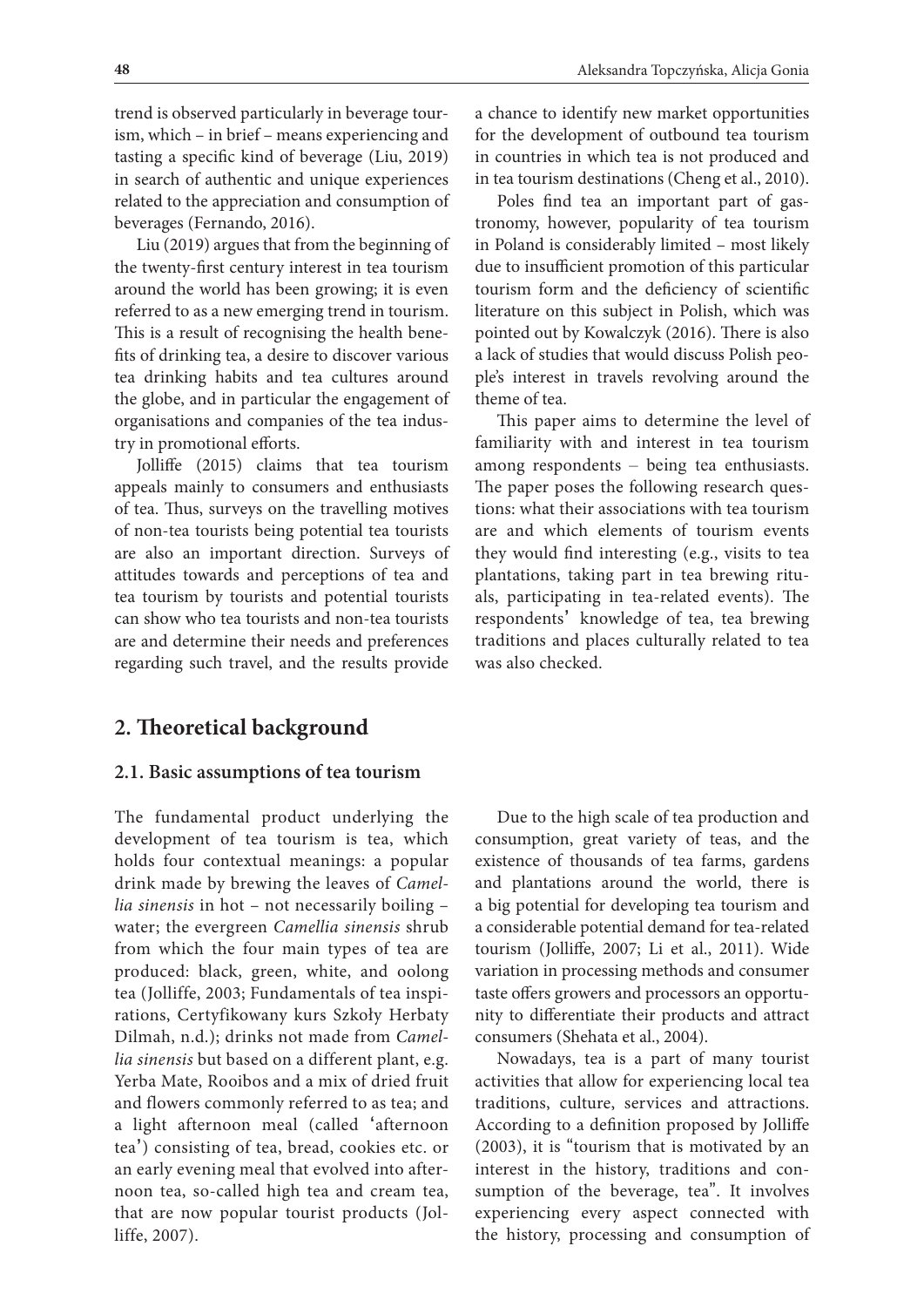the leaves of the tea plant *Camellia sinensis*. It can be said that tea tourism denotes mainly a desire to stay in a place closely linked to tea, in places where it is grown, where living traditions related to the tea plant and beverage are present, where tourists are offered a possibility to visit tea production places and learn about local culture and traditions related to tea (Jolliffe, 2015). Zhang (2004, as citied in Liu, 2019) compared tea tourism to using a beautiful natural environment or historical heritage as a stage to showcase tea planting areas. The objectives of tea-related travel were defined as associated with the history of tea, traditions, ceremonies, cultivation and production, manufacturing, tea services, tea festivals and events and retail sales of tea (purchasing tea and tea accessories specific to an area) (Jolliffe, 2003; Jolliffe and Aslam, 2009).

A definition of tea tourists was developed together with that of tea tourism. A tea tourist is a person "experiencing the history, culture and traditions related to the consumption of tea" (Jolliffe, 2003). It is underlined that a tea tourist finds the guest-host relationship extremely important (Jolliffe, 2007). Literature lacks a clear division and classification of tea tourists. The preliminary research by Jolliffe (2003), analysing the motivation and nature of tea tourists, allowed classifying them as either accidental or intentional tourists. The accidental tea tourist experiences attractions related to tea tourism such as a traditional English afternoon tea service. The intentional tea tourist seeks out additional tea experiences, by visiting tea attractions such as museums and by shopping for tea-related consumer goods. The author subdivided the intentional tea tourists into two categories: dedicated and extreme tourists.

Foreign scientific literature does not offer many papers on tea tourism (Zhou et al., 2012), in particular regarding the demand for such tourism, and the intentions and characteristics of tea tourists (Jolliffe, 2007; Cheng et al., 2010; Li et al. 2011; Liu, 2019). The existing sources are often fragmentary and refer to single stakeholders or producers (Chen et al., 2021). In particular, papers investigating why potential tea tourists choose to travel in order to learn about tea at source are scarce. Available literature on the subject includes the work by Liu (2019) aimed at determining features of potential tea tourist based on the willingness of American tourists to participate in Chinese tea tourism, and studies by Li et al. (2011) concerning the motivations of Western potential tea tourists from Canada to undertake tea tourism. Zhou et al. (2012) tried to determine the level of interest in tea tourism among university faculty members. Seyitoğlu and Alphan (2021) investigated the coffee and tea museum experiences of travellers around the world, and Yeap et al. (2021) conducted interesting research on the motivation displayed by potential tea tourists of the young, green generation for visiting plantations that exercise sustainable practices. Researchers are also interested in the motives of tea consumption. For example, Gupta et al. (2020) investigated the preference of choice of Indian tea varieties among foreign tourists arriving in India. Su and Zhang (2020) aimed to determine tourists' motives for drinking tea for relaxation and comfort. Zhou (2011) investigated factors influencing tea drinking behaviour and motives for undertaking tea tourism by academics in the US, China and Taiwan. Preference studies with regard to tea tourism are carried out on various groups of respondents and indicate great needs in this area.

Tea tourism is less popular than food, wine and beer tourism. It is claimed to be a new niche area (Cheng et al., 2012) that emerged in connection with personalising a specific tourism product to meet the needs of a particular tourist segment (Fernando et al., 2016) and special interest tourism (SIT) (Jolliffe, 2007). SIT involves visiting destinations in pursuit of special interests and personal needs in a particular region or place (Liu, 2019) and consists of four main types of experiences: rewarding, enriching, adventuresome experiences and learning experiences (Special Interest Tourism, n.d.). Thus, tea tourism is consistent with the present-day concepts of development of sustainable and eco-friendly tourism (Fernando et al., 2016; Liu, 2019), and is seen a new type of sustainable cultural tourism (Zhou et al., 2012). Sultana and Khan (2018), on the other hand, treat it as a form of nature tourism.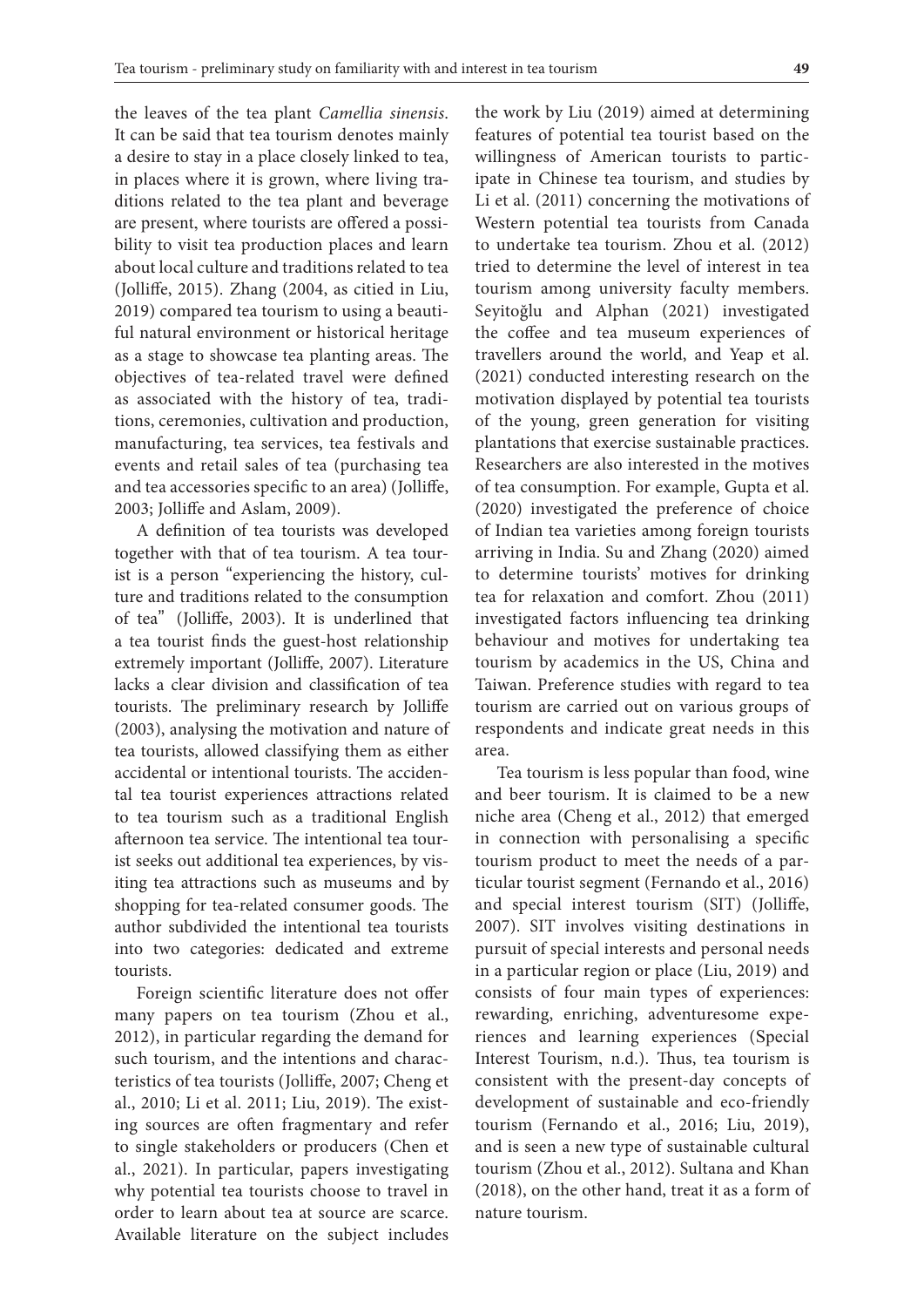### **2.2. Basic attractions of tea tourism**

Researchers compare the development of tea tourism to that of wine tourism, claiming that these are two special types of tourism sharing similar origin and development (Lin and Zhou, 2009; Cheng et al., 2010). Both beverages having a rich, centuries-old history and spread around the world thanks to travel (Jolliffe, 2007). Like wine, tea is also a place-related product and involvement in tea may also be characterised by a number of behaviours that include a desire to visit areas producing (Li et al., 2011) premium single-origin tea that is closely related to the place where it is grown (Fundamentals of tea inspirations, Certyfikowany kurs Szkoły Herbaty Dilmah, n.d.). Thanks to the cultivated tea growing traditions and tea consumption habits, each area in which tea tourism develops is different and unique (Okakura, 2012). The tea tourism offer is created based on both traditional and new tea forms and customs, new varieties and blends of tea allowing for a new marketing landscape to be created for tea tourism (Jolliffe, 2007). It is highlighted that the development of tea tourism should involve a significant share of the local community, designing tourism products focusing on tourist experience, combining tea tourism with other tourism attractions and promoting tea tourism through exhibits, events and festivals (Lin and Zhou, 2009).

Jolliffe (2003) divides tea tourism attractions into those that were not originally built to attract tourists, for instance tea gardens, plantations and factories, attractions built or organised specifically to attract tourists, such as tea museums, exhibits, tours and festivals, and supplementary attractions including tea services and purchase of goods related to tea. The primary resource for the development of tea tourism is tea gardens and factories where tea-growing places are presented (sometimes

it is possible to take part in tea harvesting) together with the entire processing method, and where tea tasting sessions are often held (Yoopetch, 2021). Historic tea factories are also architectural resources that can be developed into facilities for tourists (Jolliffe, 2007). Another attraction is tea hotels, often maintained in a colonial style, situated adjacent to or inside tea gardens, which provides tourists with real-life experiences related to staying at plantations (Jolliffe, 2015). There are also tea villages receiving tourists and showing them around where many family tea-producing businesses operate. Some places feature restaurants and bakery shops which offer tea-infused foods (Yoopetch, 2021). Tourists can also visit local tea houses and museums (Gupta et al., 2020).

The various types of events focusing purely on tea or making reference to tea include tea dances, tea festivals, ethnic rituals and interpreted exhibits featuring tea-related artefacts (regarding the evolution of tea cultures and traditions) and collections of tea. Participation in tea tourism is facilitated by organised thematic tours during which tourists visit tea attractions, use tea services, experience various kinds of tea and learn more about the rich history and culture of tea. These are dedicated mostly to tea enthusiasts and intentional tea tourists (Jolliffe, 2003). People interested in tea, in search of authentic experiences related to the origin of tea, also travel the ancient tea trading routes such as the Silk Road and the Tea Horse Road offering many live cultural practices linked to the ancient culture and social life, growing, production and consumption of tea (Sigley, 2010). Souvenirs related to the rich material culture of tea, procured on tea tours, are important reminders of the tea experience for tourists (Jolliffe, 2007).

#### **3. Methods and study material**

The theoretical part of the paper is based on a review of literature and available online resources mainly in English. The empirical part employed a diagnostic survey method based on an internet poll generated via the Google platform. It was carried out in April

and May 2021. The source material comprised 232 surveys in total, of which 215 were deemed suitable for the study. It can be assumed, after Cheng et al. (2010) and Li et al. (2011), that people who have a positive attitude to drinking tea, drink tea, or are interested in said bev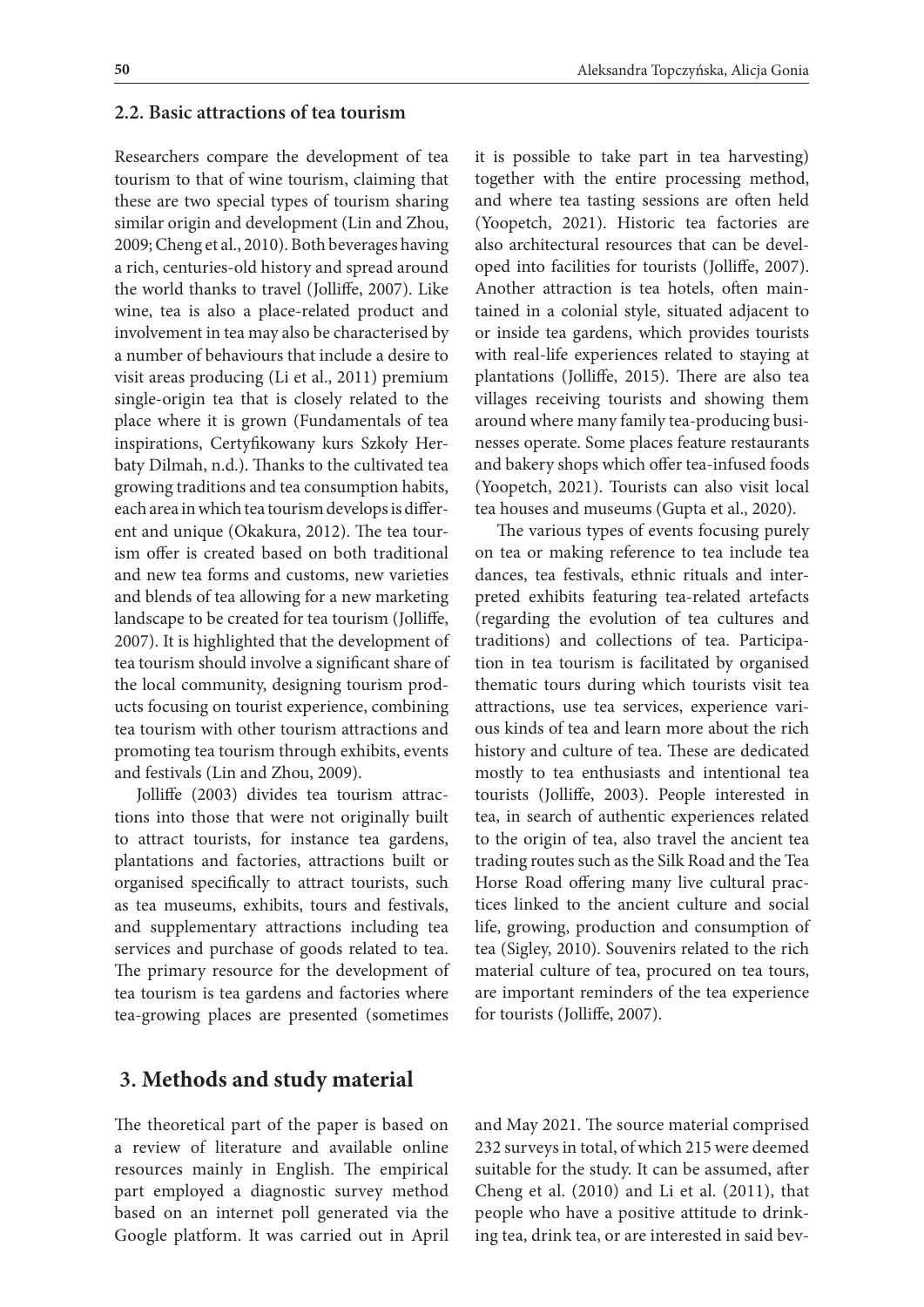erage and its culture, make potential tea tourists. Therefore, the survey was designed for tea enthusiasts who enjoy drinking tea on a dayto-day basis and demonstrate general interest in the tradition of tea brewing and the rituals associated with it, or who at least once in their lifetime made a purchase in a tea shop and/ or a specialised boutique offering an assortment of teas from all over the world. Due to the pandemic situation (COVID-19) and bearing in mind the specificity of the study group, the research was conducted in the form of a survey distributed simultaneously in two ways: 1) by sharing a link to the survey with members of the Facebook community (145 surveys collected), and 2) by providing access to the survey to customers of "Tea-House" establishment at Atrium Copernicus shopping mall in Toruń who consented to participate in the study (75 surveys collected). Both study groups received the exact same copy of the survey form, thus enabling comparison of results. Detailed analysis of questionnaires did not show significant differences between responses provided by customers of Tea-House and by online respondents on Facebook.

The questionnaire form contained questions about the tea drinking habits of the respondents, primarily asking how often and why they drink tea, and what varieties and kinds of tea they are familiar with. The main part of the questionnaire referred to the respondents' knowledge of places associated with the production of tea and of the biggest tea tourism attractions, associations with tea tourism and potential interest of respondents in such travel. The last section of the form that allowed identifying the characteristics of respondents was demographics.

## **4. Results and analysis**

#### **4.1. The profiles of respondents and their interest in tea**

The survey involved in total 215 respondents, residents of the Kuyavian-Pomeranian Voivodeship, who were mostly women (70.2%). The most numerous groups were young people aged 18–25 (45.6%) and 26–40 years (34.0%) (Table 1). Most respondents declared tertiary education (46.5%), incomplete higher education (20.6%) and 26.5% secondary education.

The respondents lived in various places – mostly in big cities with more than 100 000 inhabitants (41.9%) and in villages (34.4%). The highest percentage of the respondents comprised the working population (57.2%). The respondents most often evaluated their financial status as good (47.9%) or average (29.8%), and only 17.2% as very good (Table 1).

| Characteristics of respondents | Number of respondents (N=215) Percentage of respondents |      |  |
|--------------------------------|---------------------------------------------------------|------|--|
| Gender                         |                                                         |      |  |
| female                         | 151                                                     | 70.2 |  |
| male                           | 64                                                      | 29.8 |  |
| Age                            |                                                         |      |  |
| between 18 and 25              | 105                                                     | 45.6 |  |
| between 26 and 40              | 66                                                      | 34.0 |  |
| between 41 and 60              | 37                                                      | 17.2 |  |
| 61 and above                   | 7                                                       | 3.3  |  |
| Education                      |                                                         |      |  |
| primary school                 | 3                                                       | 1.9  |  |
| vocational school              | 7                                                       | 4.5  |  |
| secondary school               | 41                                                      | 26.5 |  |
| incomplete higher              | 32                                                      | 20.6 |  |
| higher                         | 72                                                      | 46.5 |  |

**Table 1**. Characteristics of respondents (Source: own study)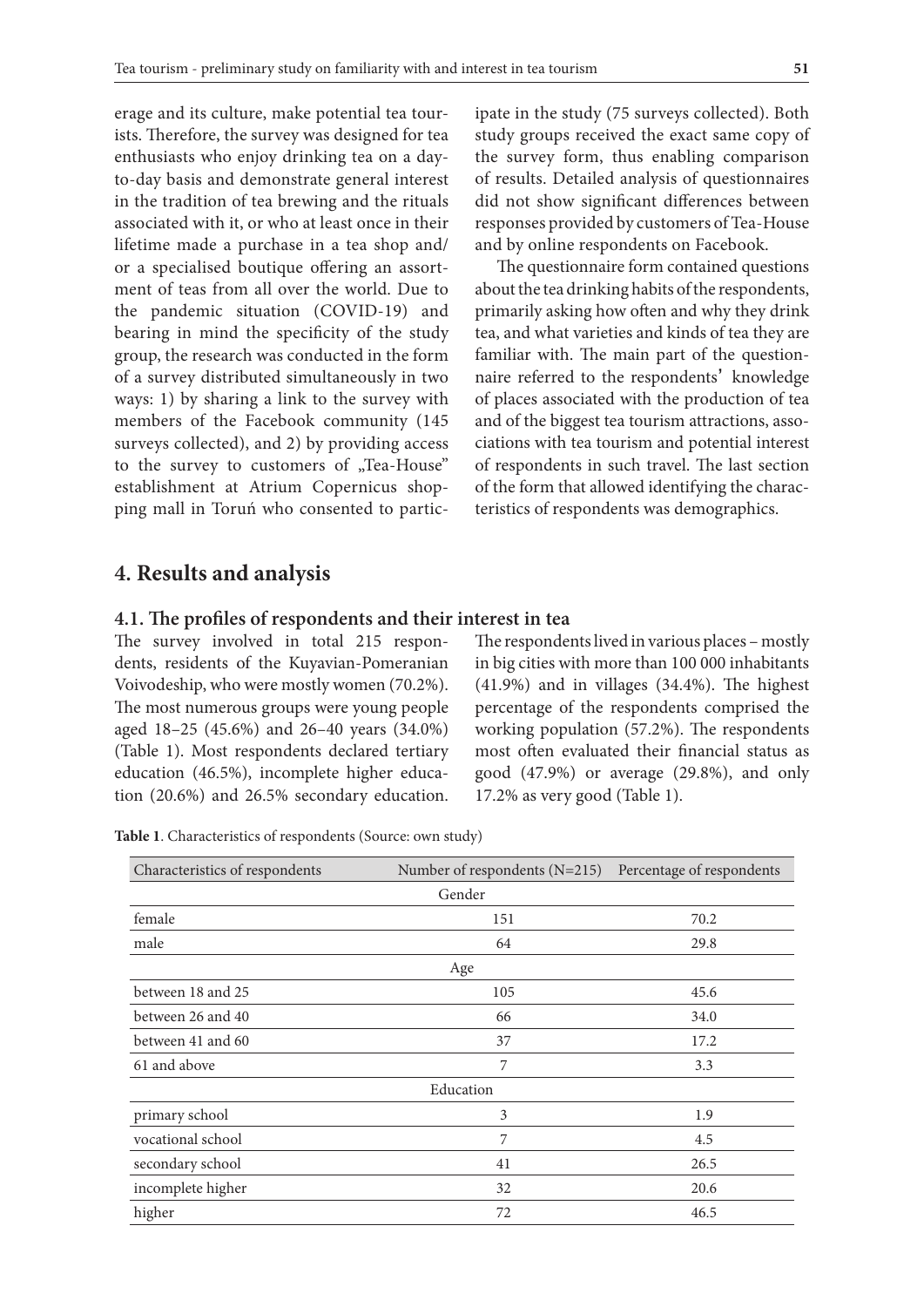| Residence                              |                |      |  |  |
|----------------------------------------|----------------|------|--|--|
| village                                | 74             | 34.4 |  |  |
| city of up to 50 thous. inhabitants    | 30             | 14.0 |  |  |
| city from 50 to 100 thous. inhabitants | 21             | 9.8  |  |  |
| city with over 100 thous. inhabitants  | 90             | 41.9 |  |  |
| Professional activity                  |                |      |  |  |
| pupil                                  | 5              | 2.3  |  |  |
| student                                | 94             | 35.3 |  |  |
| employed                               | 105            | 57.2 |  |  |
| unemployed                             | 7              | 3.3  |  |  |
| retired                                | $\overline{4}$ | 1.9  |  |  |
| Assessment of own material situation   |                |      |  |  |
| very bad                               | 6              | 2.8  |  |  |
| bad                                    | 5              | 2.3  |  |  |
| average                                | 64             | 29.8 |  |  |
| good                                   | 103            | 47.9 |  |  |
| very good                              | 37             | 17.2 |  |  |

As regards the tea drinking habits of respondents, the survey showed that most of them drink tea every day (71.6%), and 17.7% of the respondents – more than once a week. About 50.0% of respondents preferred tea with dried fruit and flowers to classic tea. The significance of tea to respondents differs. They mostly drink it for pleasure and because they like its taste (77.7%), as well as for its calming effect (26.5%) and health-related properties: detoxifying (22.3%) and improving the condition of the body (18.6%). As many as 12.6% of respondents drink tea as a stimulant, and 14.9% – out of habit (Fig. 1).



Figure 1. Significance of tea for respondents (%) (Source: own study)

Respondents know much about the types of tea produced around the world. The most popular types, known by more than 90% of respondents, are green and black tea as well as Yerba Mate (76.3%). More than 60% of respondents mentioned red and white tea as the types they know. Nearly half of respondents are also

familiar with Rooibos and Matcha tea. The least popular type is oolong tea – mentioned by 17.2% respondents. Among the different varieties of tea Earl Grey (80.5%) is the most popular, followed by Ceylon (43.3%), that is, tea from Sri Lanka. Other popular tea varieties are: Matcha (30.7%), Assam (20.0%) and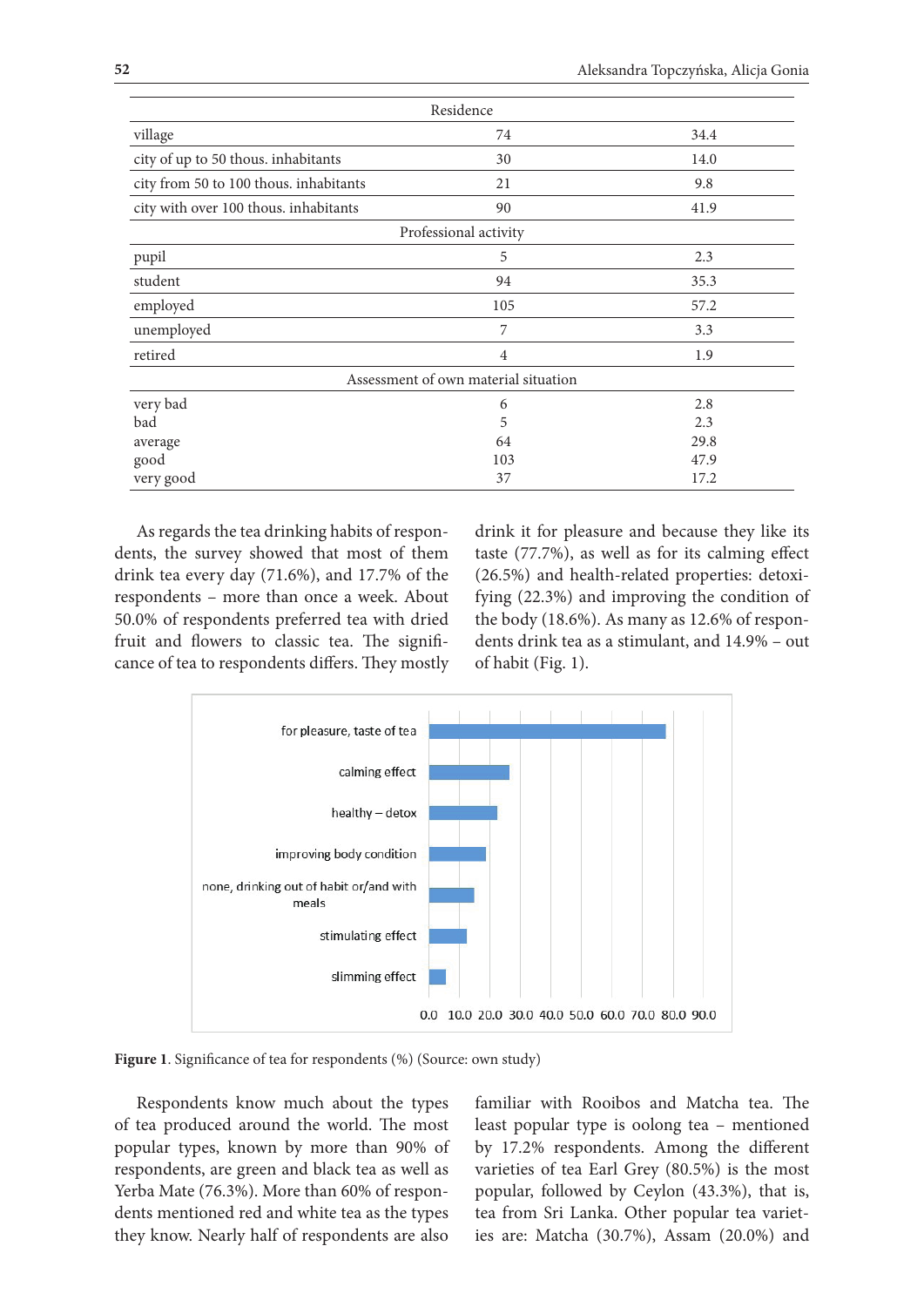Sencha (20.0%). Ten per cent of respondents do not know any types of tea at all. Countries most often associated by respondents with growing

**4.2. Knowledge about tea tourism**

In an open question about what they understand by tea tourism, the answers of most respondents largely matched the definition of tea tourism. Only 17% of respondents have not heard about tea tourism and could not explain it. Respondents most often associated tea tourism with travelling around the world to countries and destinations where tea is grown in order to discover and taste new flavours and varieties of tea, learn about tea brewing rituals and acquiring knowledge of how tea is made.

For some people tea tourism was simply travelling for "tea": "Travel focusing on tea", "Travelling to the sources of origin of one's favourite tea", "Travelling around the world in pursuit of tea".

It is also a cognitive journey the respondents called: "A cognitive journey along tea production trails", "Travelling tea routes", "Travelling to see how tea is grown, harvested and processed, and visiting countries in which drinking tea is a tradition, e.g., Asian countries", "Discovering teas typical of a specific region and learning about their properties and processing", "In my opinion, it is travelling to famous tea destinations, discovering and tasting local varieties and learning about tea brewing traditions".

Some respondents highlighted the cultural aspect of tea tourism: "Learning about the significance and place of tea in the culture of a specific country", "Travelling to discover the sources of tea", "It is learning about the history of a specific kind of tea or the first tea in the world, culture and people's attitudes to tea", "Learning about traditions related to tea, how tea is prepared for sale, and how it is brewed in different parts of the world", "Discovering the 'tea culture' in different regions of the world (new flavours, tea brewing rituals, history and production of tea), travelling the tea trails", "This is travelling to experience tea culture, visit plantations, learn how to correctly brew tea, and learn about the properties of tea".

Others associate tea tourism mainly with tea brewing rituals: "Travelling to destinations tea include China (77.7%), Sri Lanka (61.4%), India (60.5%) and Japan (51.6%).

where brewing tea is a ritual", "Drinking tea as a ritual", "Discovering varieties of tea and ritual methods of tea brewing", "How I see tea tourism is there are special places around the world where tea is brewed and consumed with the highest honours, a kind of ritual".

In addition, the respondents mentioned the aspect of tasting different varieties of tea originating in different regions: "Travelling to taste new teas", "Tasting teas from a specific region in which we are staying as tourists", "Drinking different kinds of tea in different places", "Visiting geographical destinations in which a specific variety of tea grows", "Discovering the taste of teas from various parts of the world", "Seeking out new teas with a unique flavour and exceptional properties", "Sightseeing around the world in search of new varieties of tea".

Respondents also associate tea tourism with something exotic: "I associate it with colours and exotic things", "Following the flavours of specific cultures".

Several respondents also replied that it was a new form of tourism, type of cultural tourism and variation of culinary tourism focusing on discovering tea flavours.

Nearly all respondents (96.3%) declared that they had not been offered such tours by travel agencies. Despite tea tourism being little known on the Polish market, the respondents showed a relatively big interest in tea-related tours. Tea tourism seems interesting to 66.5% of respondents, 14.0% are not interested in such tours, and nearly 20.0% of the participants of surveys had no opinion. Only 12 (5.6%) out of 215 respondents had an opportunity of seeing selected tea tourism attractions, which were mostly traditional brewing of tea (Japanese, Chinese and Bedouin) and tasting of tea in combination with learning about types of tea and brewing methods. Three people visited a plantation and one person – factories.

Aspects of tea tourism that seem the most interesting to respondents are: visiting a tea plantation (57.2%), taking part in a tea brewing ritual (56.3%) and visiting a tea factory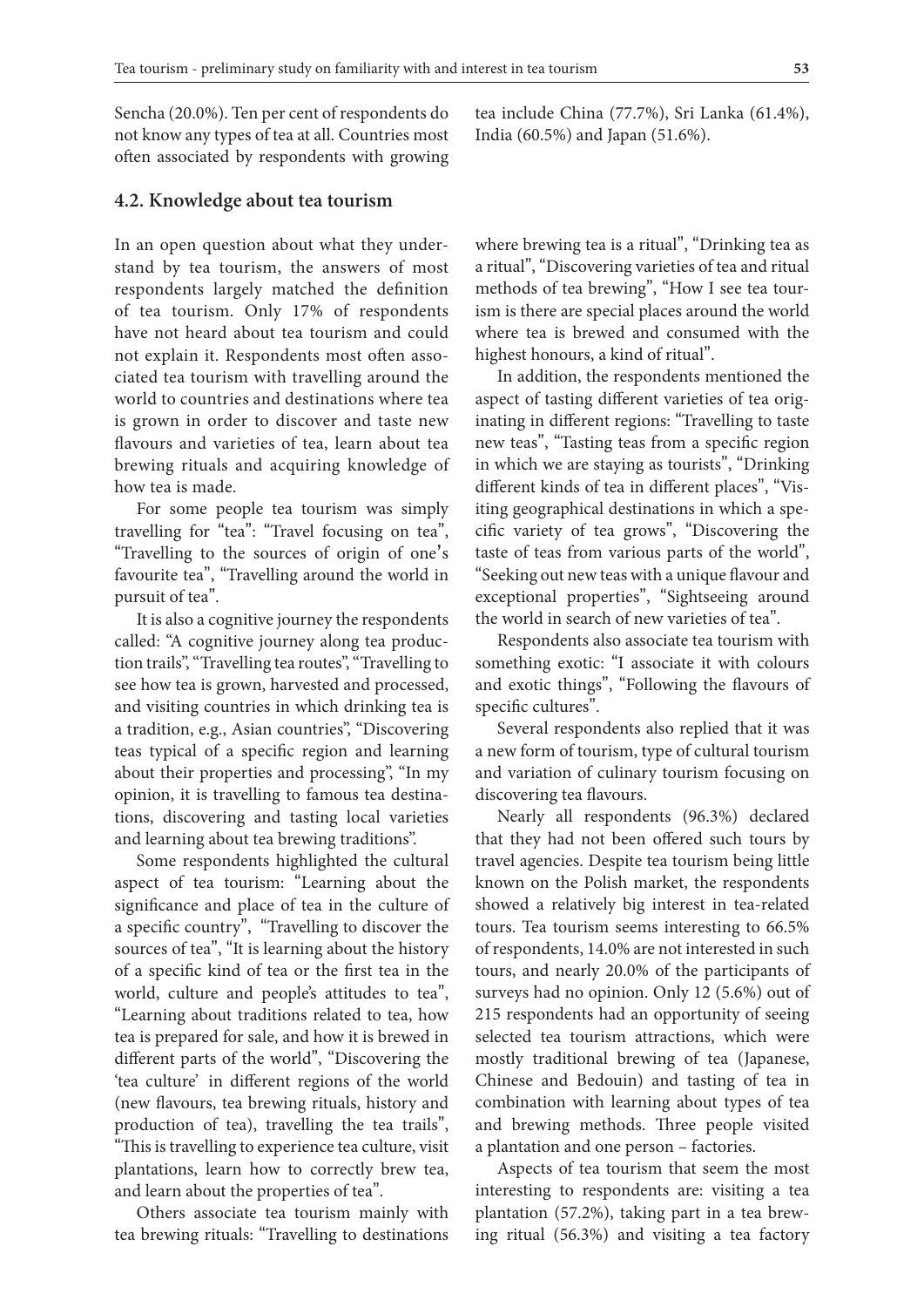(55.3%). Learning about the culture and history of tea in different regions of the world would be interesting to 37.3% respondents, and ¼ would travel tea trails (Fig. 2).



Figure 2. Interesting forms of tea tourism (%) (Source: own study)

It is interesting that most respondents (78.7%) have not heard about the processing of tea leaves before putting them on the market, but in turn, a similar percentage of them have heard about tea brewing rituals (76.7%).

Among tea tourism products such as trails or events, the most recognisable for respondents was the Silk Road mentioned by 57.2%

people. Other attractions the respondents were familiar with include: the Great Tea Road known to almost 30.0% and Tea Gardens in Assam (26.5%). Other attractions known only to a small part of respondents, include: the Tea Road in Sri Lanka (17.7%), Assam Tea Festival (12.1%), Uji-Matcha city in Japan (10.7%) and the China National Tea Museum (9.8%).

## **5. Discussion and conclusions**

Jolliffe (2007) and Cheng et al. (2010) claim that tea tourism appeals mainly to consumers and enthusiasts of tea. However, it is worth to note, that surveys on the travelling motives of non-tea tourists being potential tea tourists are also an important direction. Tea tourism is attractive to individual tourists interested in tea, traditions related to growing and producing tea and the culture of tea-producing areas. The attractiveness of this form of tourism is determined by many factors:

- − originality of the tour theme and tea tourism attractions,
- − new destinations with an element of exoticism and originality
- − self-development options related to acquiring knowledge about tea and tea culture of specific places and visiting new destinations,
- niche, personalised form of travelling,
- sustainable form of tourism,
- − authentic experiences related to tea culture,
- possibility of discovering new cuisines, including tea cuisine.

The topic discussed in this paper is significant in view of the fact that tea tourism in Poland is poorly known. Pilot surveys on the popularity of the phenomenon revealed that most respondents correctly interpret tea tourism (slightly more than 80% of respondents could use correct terminology related to tea tourism) and although the respondents do not practise such tourism, they are potentially interested in it (nearly 70% of respondents). Respondents most often interpreted tea tourism as travelling to specific destinations to taste tea and discover new varieties and fla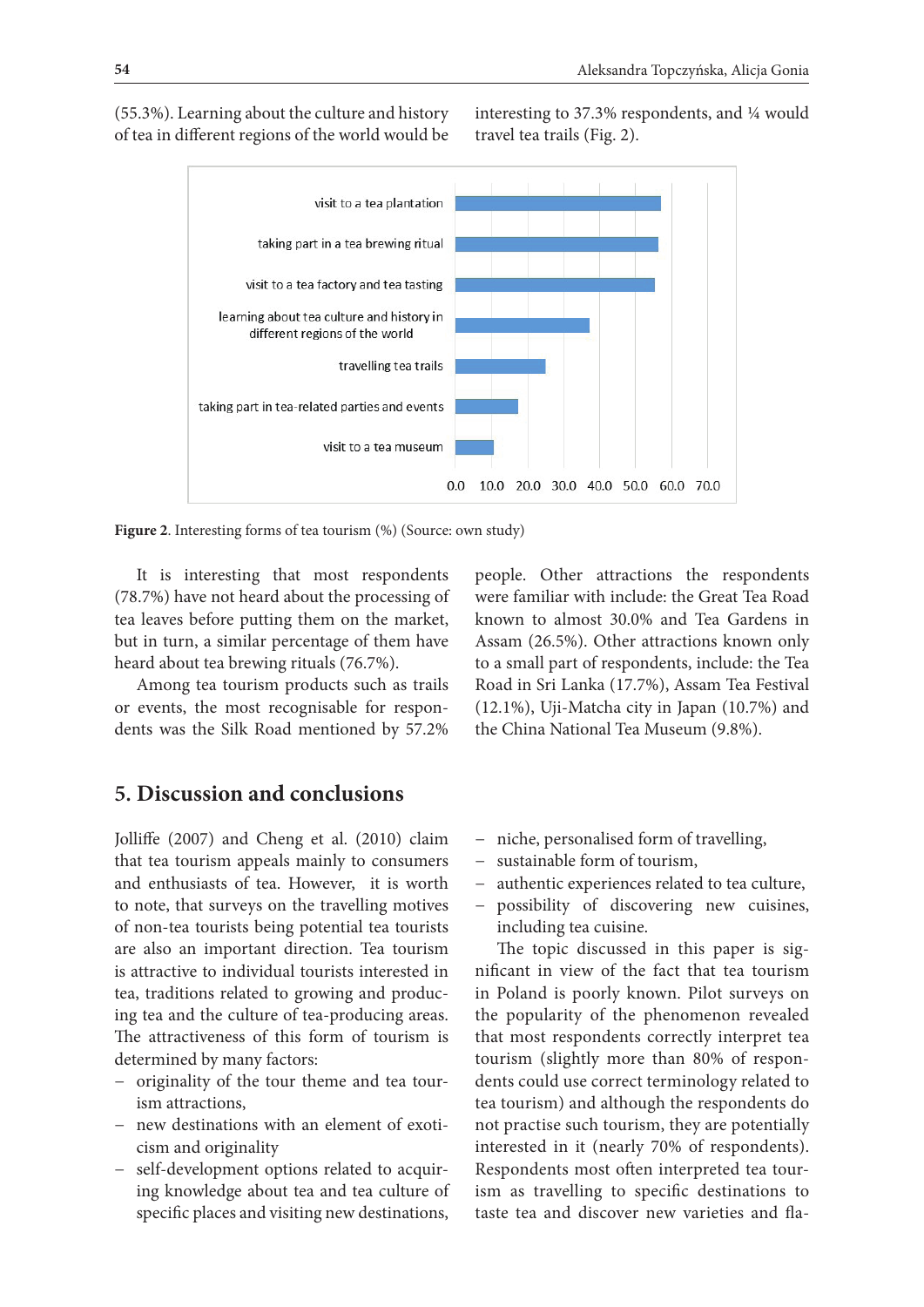vours of tea. The results of surveys by other authors show that for most beverage tourists the main motivation to travel is visiting regions in which the beverages are produced, and the objective is tasting events at beverage production sites (wineries, breweries, distilleries) (Liu, 2019).

Respondents are also willing to visit tea plantations and factories and learn how tea leaves are processed, which emphasises a cognitive motivation related to this form of travel. The above-mentioned motivations are shared by other beverage tourists, for instance, coffee tourists for whom the main motivation is visiting a coffee plantation or small production cooperatives, learning about the history of coffee and purchasing coffee-related products (Liu, 2019). The respondents were also interested in discovering the tea culture of the visited area, which clearly points to a cultural aspect of such trips. Jolliffe (2010) notes similar motivations of coffee tourists, including the possibility of learning about the history, traditions and culture of coffee. The results of surveys by Liu (2019) concerning interest in tea tourism (Chinese tea tourism, precisely), carried out in a group of 273 respondents, also imply that the motives of travelling are services offered by tea gardens and tea tastings in such establishments, as well as discovering the tea culture and learning about tea, acquiring the skills of recognising flavours and brewing tea, and buying beverages as souvenirs. Yeap et al. (2021) in their study evaluating the inclination of the green generation towards sustainable coffee and tea tourism identify a desire to learn and relax as the main motive of travelling.

Li et al. (2011), based on a questionnaire completed by 182 participants of a food festival, determined the profile and motivations of potential tea tourists from the west (Canada),

pointing out that they were most often people interested in tea and tea-related culture, and especially educated women – according to Jolliffe (2007), women generally drink more tea than men do. This corresponds with the results of own surveys carried out mostly among women who are knowledgeable about and interested in tea. Also, Cheng et al. (2010) underline that the more people know about tea, the more frequently they drink it, and the more interested in it they are, and thus they desire more to become tea tourists.

Respondents do not know much about tea tourist attractions, and Li et al. (2011) find the lack of knowledge about tea regions the most important barrier to tea tourism. The respondents' poor knowledge of tea processing (78.7%) is similar to results obtained by Li et al. (2011) who demonstrated that 68% of Canadian respondents had no knowledge about growing and processing tea. In the case of Polish respondents, as many as 76.7% had heard about tea brewing rituals, which implies their interest in tea-related issues. Similar results were also obtained for the desire to visit tea-producing regions – 57.2% of Polish respondents confirmed having such a desire, and Li et al. (2011) found that 64.5% of respondents were interested in visiting tea-producing regions in the future.

The conducted research was of preliminary nature, but clearly indicates interest in tea tourism among the respondents. This may justify more extended studies pertaining to the interest in and motivation for pursuit of tea tourism. In perspective, a wider investigation of this phenomenon would provide practical guidelines for promoting destinations and offers of tea tourism, and show whether tea enthusiasts are interested in such tours.

## **Acknowledgments**

The paper was based on data collected for the master's thesis of Aleksandra Topczyńska "Tea tourism as a new tourism trend and its popularity

among respondents". This research was funded by Project Supporting Maintenance of Research Potential at Kazimierz Wielki University.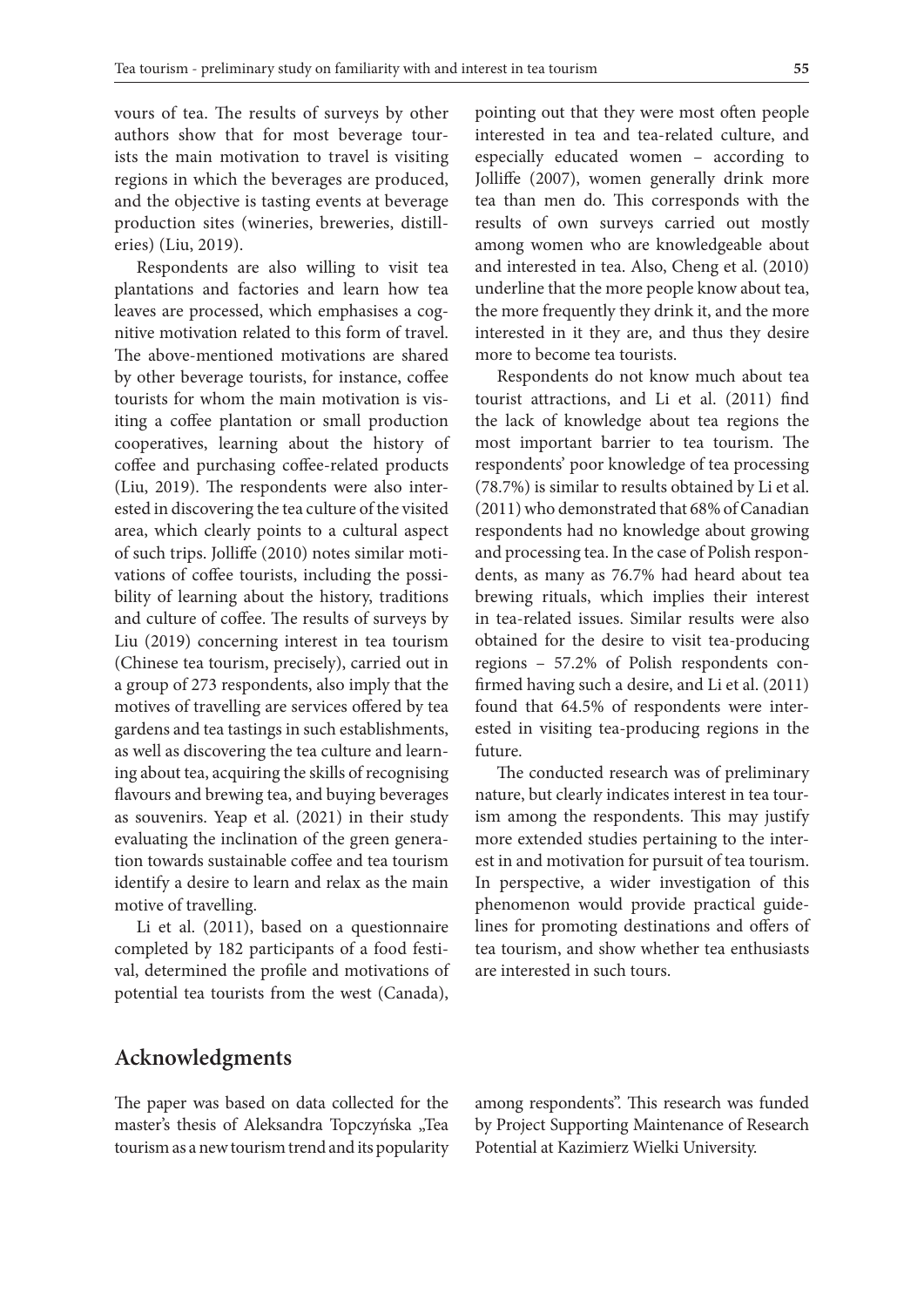## **References**

- Benkhard B., Halmai M., 2017. Mouthful Hungary overview of Hungarian cuisine and culinary tourism. Geography and Tourism 51(1), 41-54.
- Buczkowska-Gołąbek K., 2015. Foodie w podróży. [In:] Krakowiak B., Stasiak A. (Eds.), Kultura i turystyka wokół wspólnego stołu. Regionalna Organizacja Turystyczna Województwa Łódzkiego, Instytut Geografii Miast i Turyzmu Uniwersytetu Łódzkiego, Łódź, 173–190 [in Polish].
- Charzyński P., Łyszkiewicz A., Musiał M., 2017. Portugal as a culinary and wine tourism destination. Geography and Tourism 51(1), 85-100.
- Chen S.H., Huang H.J., Tham A., 2021. A systematic literature review of coffee and tea tourism. International Journal of Culture, Tourism and Hospitality Research 15(3), 290–311.
- Cheng S., Hu J., Fox D., Zhang Y., 2012. Tea tourism development in Xinyang, China: Stakeholders' view. Tourism Management Perspectives 2–3, 28–34.
- Cheng S., Xu F., Zhang J., Zhang Y., 2010. Tourists' attitudes toward tea tourism: a case study in Xinyang, China. Journal of Travel and Tourism Marketing 27(2), 211–220.
- Czarniecka-Skubina E., 2015. Turystyka kulinarna jako forma turystyki kulturowej. [In:] Krakowiak B., Stasiak A. (Eds.), Kultura i turystyka – wokół wspólnego stołu, CUK, Łódź, 25–41 [in Polish].
- Dominik P., 2017. The authenticity of culinary and culinary sensations as motives inspiring the activity of modern cultural tourism. Turystyka Kulturowa 5, 103–125 [in Polish with English abstract].
- Durydiwka M., 2013. Food tourism A New (?) Trend in Cultural Tourism. Prace i Studia Geograficzne 52, 9–30 [in Polish].
- Fernando P.I.N., Rajapaksha R.M.P.D.K., Kumari K.W.SN., 2016. Tea Tourism as a Marketing Tool: A Strategy to Develop the Image of Sri Lanka as an Attractive Tourism Destination. Kelaniya Journal of Management 5(2), 64–79.
- Gupta V., Sajnani M., Kumar D.S., Khanna K., 2020. Foreign tourist's tea preferences and relevance to destination attraction in India. Tourism Recreation Research, 1-15. DOI: https://doi.org/10.1080/02508281.2020.1841376.
- Jolliffe L., 2003. The lure of tea: History, traditions and attractions. [In :] Hall C.M., Sharples L., Mitchell R., Macionis N., Cambourne B. (Eds.), Food tourism arround the world. Development, management and markets, Butterworth-Heinemann, Oxford – Burlington, 121–136.
- Jolliffe L. (Ed.), 2007. Tea and Tourism: Tourists, Traditions and Transformations, Channel view publication, Calvedon, Buffalo, Toronto.
- Jolliffe L., 2015. Repurposing colonial tea heritage through historic lodging, Journal of Heritage Tourism 10(2), 111–128.
- Jolliffe L., Aslam M.S.M., 2009. Tea heritage tourism: evidence from Sri Lanka. Journal of Heritage Tourism 4(4), 331–344.
- Kowalczyk A., 2016. Culinary tourism 'gegraphical' and 'non-geographical' approaches, Turystyka Kulturowa 5, 29–59 [in Polish with English abstract].
- Li W., Jolliffe L., Lin Q., 2011. Tea and travel. Motivations of western tea drinkers, Proceedings of the International Conference on Tourism (ICOT 2011), Tourism in an Era of Uncertainty, Rhodes Island, Greece, International Association for Tourism Policy, 395–410.
- Lin Q., Zhou L., 2009. Overseas Wine Tourism Lesson for Development of Tea Tourism in China. Tropical Geography 29(3), 290–294.
- Liu Y., 2019. Who is the potential tea tourist?, California State Polytechnic University, Pomona.
- Murgado E.M., 2013. Turning food into a gastronomic experience: olive oil tourism. [In:] Arcas N., Arroyo López F.N., Caballero J., D'Andria R., Fernández M., Fernandez Escobar R., Garrido A., López-Miranda J., Msallem M., Parras M., Rallo L., Zanoli R. (Eds.), Present and future of the Mediterranean olive sector, Options Méditerranéennes: Série A, Séminaires Méditerranéens 106, "International Seminar: Present and Future of the Mediterranean Olive Sector", CIHEAM/IOC, Zaragoza, 97–109.
- Okakura K., 2012. Księga herbaty. Wydawca: Piaskowy Smok, Katowice-Gliwice [in Polish]
- Orłowski D., Woźniczko M., 2016. Culinary tourism in Poland preliminary research on the phenomenon, Turystyka Kulturowa 5, 60–100 [in Polish with English abstract].